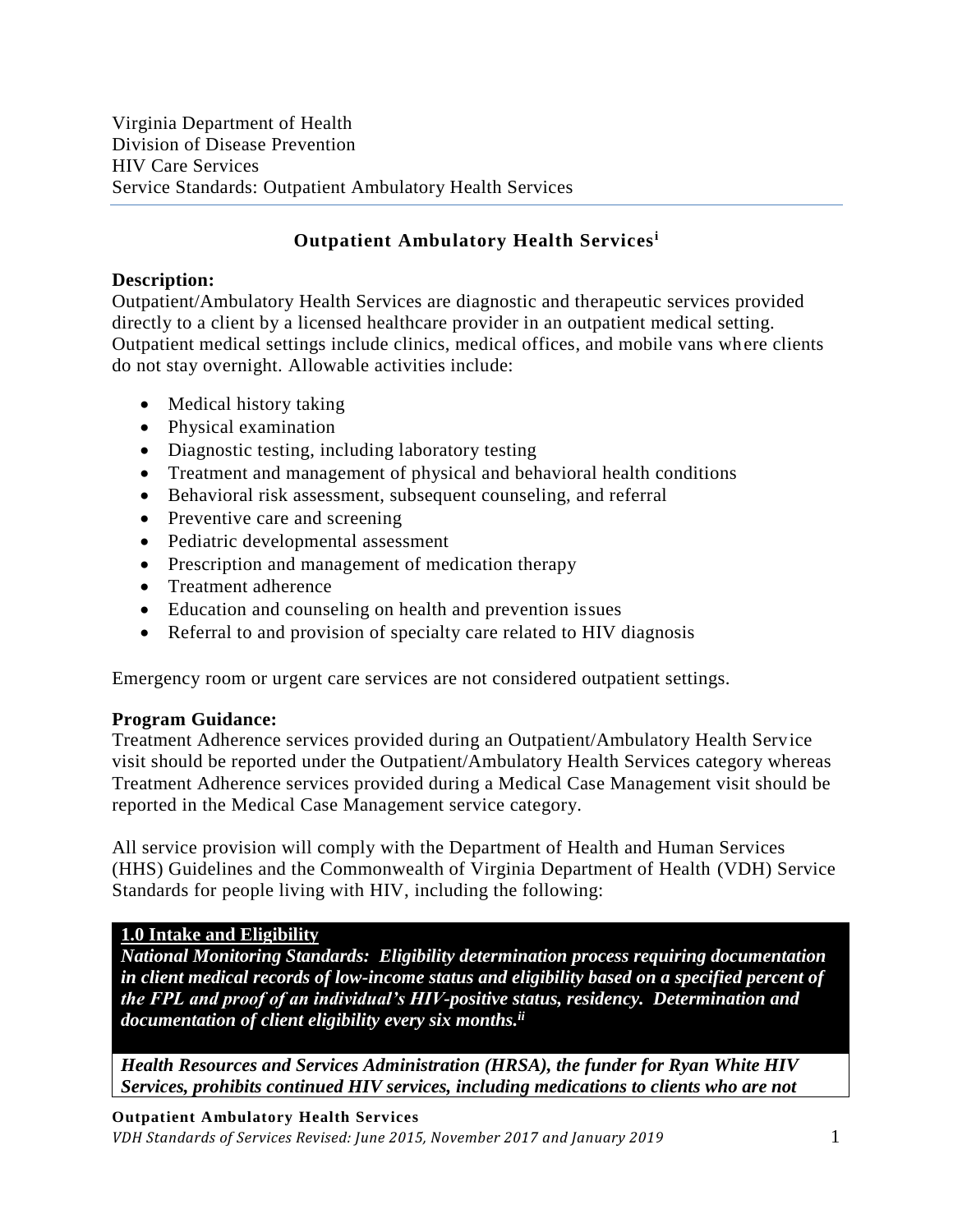| for Ryan White services. <sup>iii</sup>                                                                                                                                                                                                                                                                           |                                                                                                                                                                                                                                                              |
|-------------------------------------------------------------------------------------------------------------------------------------------------------------------------------------------------------------------------------------------------------------------------------------------------------------------|--------------------------------------------------------------------------------------------------------------------------------------------------------------------------------------------------------------------------------------------------------------|
| <b>Standard</b>                                                                                                                                                                                                                                                                                                   | <b>Measure</b>                                                                                                                                                                                                                                               |
| Referral                                                                                                                                                                                                                                                                                                          |                                                                                                                                                                                                                                                              |
| 1.1) Self-referral or referral by a Part B<br>provider for Outpatient Ambulatory Health<br>Services (OAHS) is documented prior to<br>initiation of the service.                                                                                                                                                   | 1.1) Documentation (notes or check list) of<br>referral for OAHS is present in the client's<br>record, signed and dated.                                                                                                                                     |
| Eligibility                                                                                                                                                                                                                                                                                                       |                                                                                                                                                                                                                                                              |
| 1.2) The client's eligibility for Ryan White<br>Part B services is determined.                                                                                                                                                                                                                                    | 1.2) Documentation of the client's eligibility<br>is present in the client's record.                                                                                                                                                                         |
| 1.3) To be eligible for this service applicants<br>must:                                                                                                                                                                                                                                                          | 1.3) Documentation is present in files that<br>verifies:                                                                                                                                                                                                     |
| Be diagnosed with HIV<br>a)<br>b) Live in Virginia<br>c) Have an individual or family income at<br>or below 500% of the Federal Poverty<br>Level (FPL)<br>Ryan White Part B is the payer of last<br>d)<br>resort and other funding sources must<br>be vigorously pursued. Providers are                           | a) Client is diagnosed with HIV<br>b) Client lives in Virginia<br>c) Client meets income guidelines<br>Client Medicaid status (gap of<br>$\rm d)$<br>services)<br>Recertification for continued<br>e)<br>eligibility for Part B services every six<br>months |
| responsible to ensure that clients are<br>screened and deemed ineligible for<br>other payer sources covered by Federal<br>or State programs such as Medicare,<br>Medicaid, all other forms of insurance<br>or third party payers such as private and<br>commercial insurance plans, and other<br>payers.          | Client agrees to participate in<br>f)<br>insurance option that best meets their<br>medical needs and for which the client<br>is eligible.                                                                                                                    |
| e) Provide recertification every six<br>months with proof of income, changes<br>in insurance coverage, or any changes<br>in residency<br><b>Client eligibility ensures Part B</b><br>f)                                                                                                                           |                                                                                                                                                                                                                                                              |
| services are used as the payer of last<br>resort. Client must agree to participate<br>in the insurance option client is eligible<br>and that best meets the client's medical<br>needs regardless of preference.<br><i>Note:</i> The Part B Program is the payer of last<br>resort. This is interpreted as "funds" |                                                                                                                                                                                                                                                              |
| receivedwill not be utilized to make<br>payments for any item or service to the extent                                                                                                                                                                                                                            |                                                                                                                                                                                                                                                              |

*recertified for eligibility of services by their specified date; therefore, if a client has not completed their annual certification or recertification at six months they may not be eligible*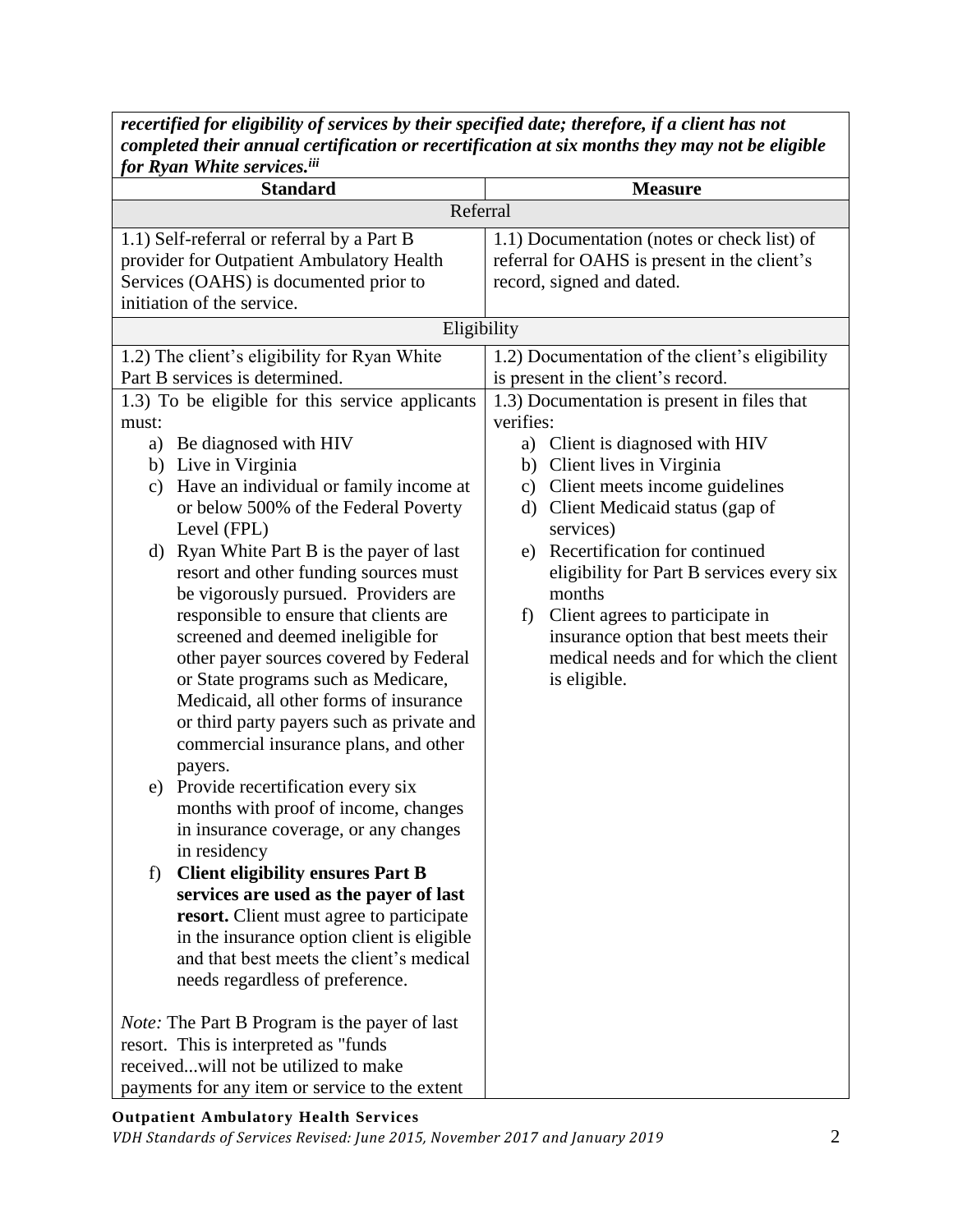| that payment has been made, or can reasonably<br>be expected to be made" by another payment<br>source. <sup>iv</sup> |                                                  |  |
|----------------------------------------------------------------------------------------------------------------------|--------------------------------------------------|--|
| Apply through the VDH Central Office or<br>through agency's eligibility services.                                    |                                                  |  |
| Intake                                                                                                               |                                                  |  |
|                                                                                                                      |                                                  |  |
| 1.4) Eligibility screening and intake to be                                                                          | 1.4) Documentation of intake, eligibility        |  |
| started within 15 days of initial visit (intake                                                                      | screening in client record signed and dated.     |  |
| visit) with client.                                                                                                  |                                                  |  |
| Recertification                                                                                                      |                                                  |  |
| 1.5) Client must be recertified every six months                                                                     | 1.5) Documentation of recertification of the     |  |
| to continue to receive Ryan White services.                                                                          | client's eligibility every six months is present |  |
| There is no grace period.                                                                                            | in the client's record.                          |  |

## **2.0 Key Services Components**

*PCN 16-02: Outpatient/Ambulatory Health Services are diagnostic and therapeutic services provided directly to a client by a licensed healthcare provider in an outpatient medical setting…Allowable activities include: a) medical history taking; physical examination; c) diagnostic testing, including laboratory testing; d) behavior risk assessment, counseling & referral; e) preventive care and screening; f) pediatric developmental assessment; g) prescription & management of medication therapy; h) treatment adherence; i) education & counseling on health and prevention issues; j) referral to and provision of specialty care related to HIV diagnosis.<sup>v</sup>*

| <b>Standard</b>                                  | <b>Measure</b>                            |  |
|--------------------------------------------------|-------------------------------------------|--|
| <b>Documentation</b>                             |                                           |  |
| 2.1) All OAHS provided is documented in          | 2.1) Documentation of OAHS is in client's |  |
| client record.                                   | record signed and dated.                  |  |
| 2.2) When a third-party payer provides service,  | 2.2) Signed, dated reports located in the |  |
| the sub-recipient must maintain a client record. | client's record.                          |  |
| At a minimum, the payer's record and the         |                                           |  |
| dental agencies record must contain:             |                                           |  |
| Referral;                                        |                                           |  |
| Initial assessment;                              |                                           |  |
| Individualized treatment plan,<br>$\bullet$      |                                           |  |
| including treatment modality and                 |                                           |  |
| frequency and quantity of treatments;            |                                           |  |
| Documentation of all contacts & dates            |                                           |  |
| of service;                                      |                                           |  |
| Reassessment of treatment plan to<br>$\bullet$   |                                           |  |
| include monitoring and assessment of             |                                           |  |
| client progress;                                 |                                           |  |
| Referrals and follow-ups; and                    |                                           |  |
| Discharge plan.                                  |                                           |  |
|                                                  |                                           |  |

#### **Outpatient Ambulatory Health Services**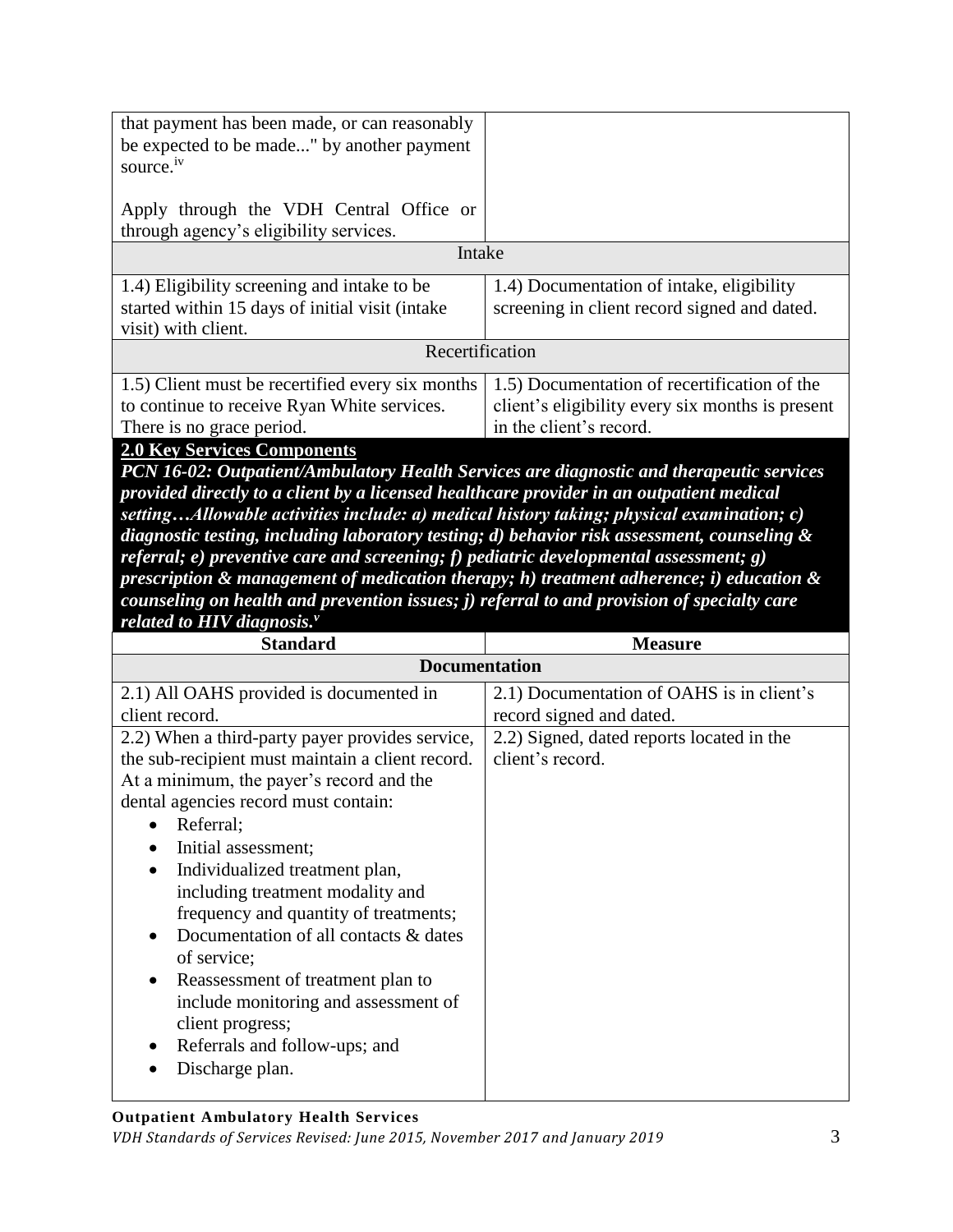| All reports must be signed and dated.                                                                                                                                                                                                                                                                                                                                   |                                                                                                                                                            |
|-------------------------------------------------------------------------------------------------------------------------------------------------------------------------------------------------------------------------------------------------------------------------------------------------------------------------------------------------------------------------|------------------------------------------------------------------------------------------------------------------------------------------------------------|
| <b>Assessment/Service Plan/Provision of Services</b>                                                                                                                                                                                                                                                                                                                    |                                                                                                                                                            |
| 2.3) A comprehensive initial medical history<br>and physical examination is performed within<br>30 days of client contact with provider.<br>Additional dimensions of the comprehensive<br>history and assessment include:<br>Oral health assessment<br>Psychosocial/Mental health<br>assessment<br>Substance use screening and<br>assessment<br>Nutritional assessment. | 2.3) Documentation of comprehensive<br>medical history and physical assessment in<br>client's record signed and dated by provider.                         |
| 2.4) Initial Physical Examination is completed<br>within 30 days of client contact with the<br>provider?                                                                                                                                                                                                                                                                | 2.4) Documentation of initial physical<br>assessment in client's record signed and dated<br>by provider.                                                   |
| 2.5) Medication history assesses which<br>includes:<br>drug allergies<br>a.<br>b. current medications<br>drug/substance abuse<br>c.                                                                                                                                                                                                                                     | 2.5) Documentation of medical history in<br>client's record signed and dated by provider.                                                                  |
| 2.6) Initial laboratory results or orders are<br>completed as a component of the initial<br>assessment.                                                                                                                                                                                                                                                                 | 2.6) Documentation of initial labs in client's<br>record signed and dated by provider.                                                                     |
| 2.7) A medical treatment plan is developed in<br>collaboration with the client. The client is<br>offered a copy of the medical plan.                                                                                                                                                                                                                                    | 2.7) Documentation of the medical care plan<br>in the client's record, signed and dated by<br>provider and client.                                         |
| 2.8) Medical care plan is updated every six<br>months or more frequently as needed                                                                                                                                                                                                                                                                                      | 2.8) Documentation in the client record that<br>the medical care plan is updated at least every<br>six months signed and dated by medical care<br>provider |
| <b>Follow Up Visits</b>                                                                                                                                                                                                                                                                                                                                                 |                                                                                                                                                            |
| A.1) Provision of the following services in<br>accordance with HHS HIV Treatment<br>Guidelines as part of the treatment of HIV<br>infection <sup>vi</sup> :                                                                                                                                                                                                             | A.1) Documentation of services in client's<br>record signed and dated by provider.                                                                         |
| Diagnostic testing, including laboratory<br>$\bullet$<br>testing<br>Early intervention and risk assessment<br>Preventive care and screening<br>Physical examination<br>$\bullet$<br>Medical history taking<br>Diagnosis, treatment, and management<br>of physical and behavioral health<br>conditions                                                                   |                                                                                                                                                            |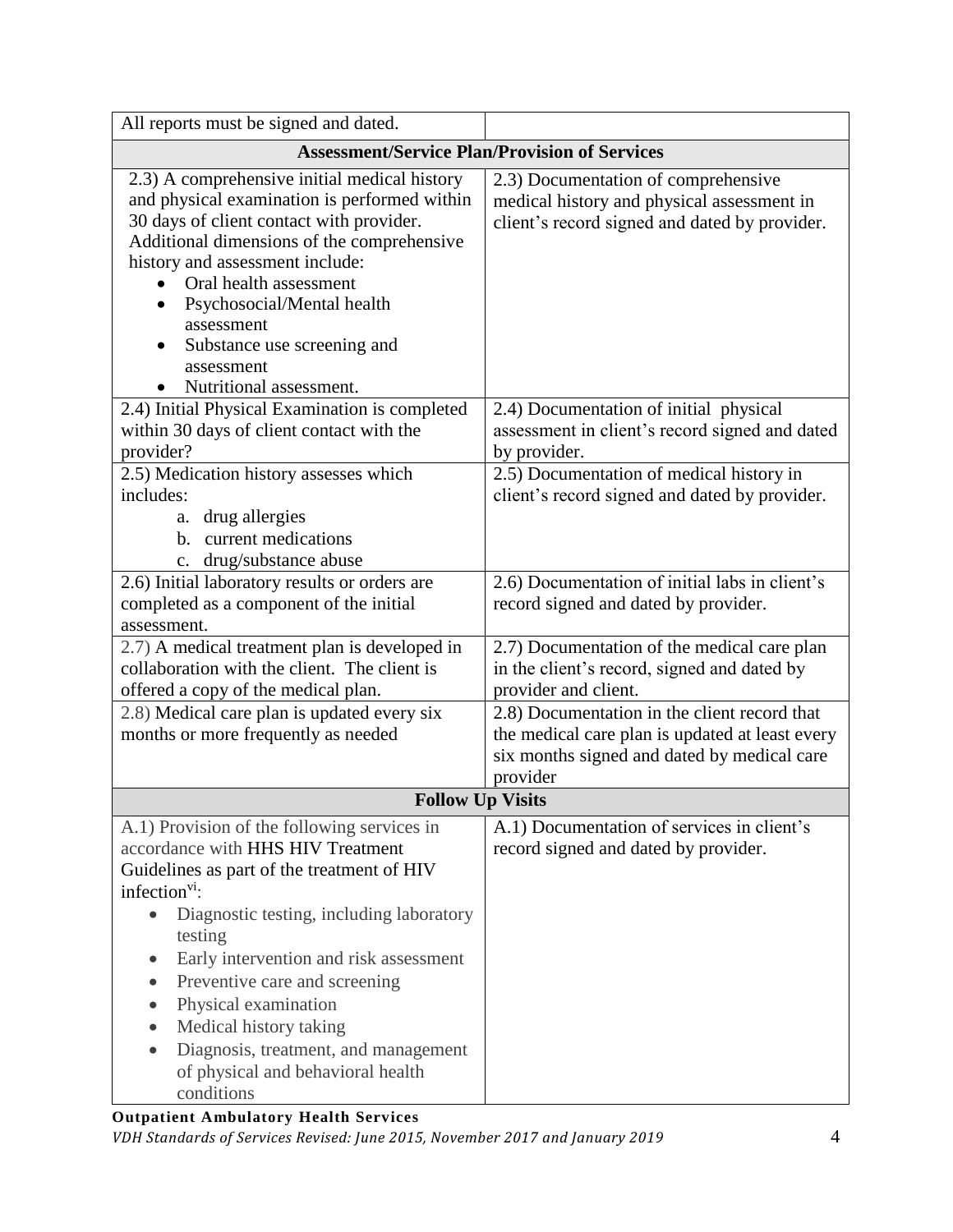| Behavioral risk assessment, subsequent<br>$\bullet$         |                                                                                    |
|-------------------------------------------------------------|------------------------------------------------------------------------------------|
| counseling and referral                                     |                                                                                    |
| Prescription and management of<br>medication therapy        |                                                                                    |
| Access to antiretroviral                                    |                                                                                    |
| therapies, including                                        |                                                                                    |
| combination antiretroviral                                  |                                                                                    |
| treatment, and prophylaxis and                              |                                                                                    |
| treatment of opportunistic                                  |                                                                                    |
| infections                                                  |                                                                                    |
| <b>Treatment Adherence</b>                                  |                                                                                    |
| Education and counseling on health and<br>prevention issues |                                                                                    |
| Pediatric developmental                                     |                                                                                    |
| assessment/Well-baby care                                   |                                                                                    |
| Referral to and provision of HIV-                           |                                                                                    |
| related specialty care related to HIV                       |                                                                                    |
| diagnosis.                                                  |                                                                                    |
| <i>Note:</i> Care must be provided in outpatient            |                                                                                    |
| setting, such as clinic, medical office or mobile           |                                                                                    |
| van. Only allowable services can be provided.               |                                                                                    |
| Specialty medical care relates to HIV infection             |                                                                                    |
| and/or conditions arising from the use of HIV               |                                                                                    |
| medications resulting in side effects.                      |                                                                                    |
| A.2) History, q. 6 months, or p.r.n.                        | A.2) Documentation of services in client's<br>record signed and dated by provider. |
| A.3) Physical Exam, q. 6 months, or p.r.n.                  | A.3) Documentation of services in client's                                         |
|                                                             | record signed and dated by provider.                                               |
| A.4) Clients seen at least twice in the past 12             | A.4) Documentation of services in client's                                         |
| months by a medical provider                                | record signed and dated by provider.                                               |
| A.5) Laboratory Testing, q. 6 months, or p.r.n              | A.5) Documentation of services in client's                                         |
|                                                             | record signed and dated by provider.                                               |
| A.6) Medication history reviewed at each visit              | A.6) Documentation of services in client's                                         |
| which includes new:                                         | record signed and dated by provider.                                               |
| Drug allergies<br>a)                                        |                                                                                    |
| <b>Current medications</b><br>b)                            |                                                                                    |
| Drug/substance abuse<br>$\mathbf{c})$                       |                                                                                    |
| Treatment adherence<br>$\rm d$                              |                                                                                    |
| A.7) Oral health assessment, referral, and                  | A.7) Documentation of services in client's                                         |
| annual/routine dental care to be completed                  | record signed and dated by provider.                                               |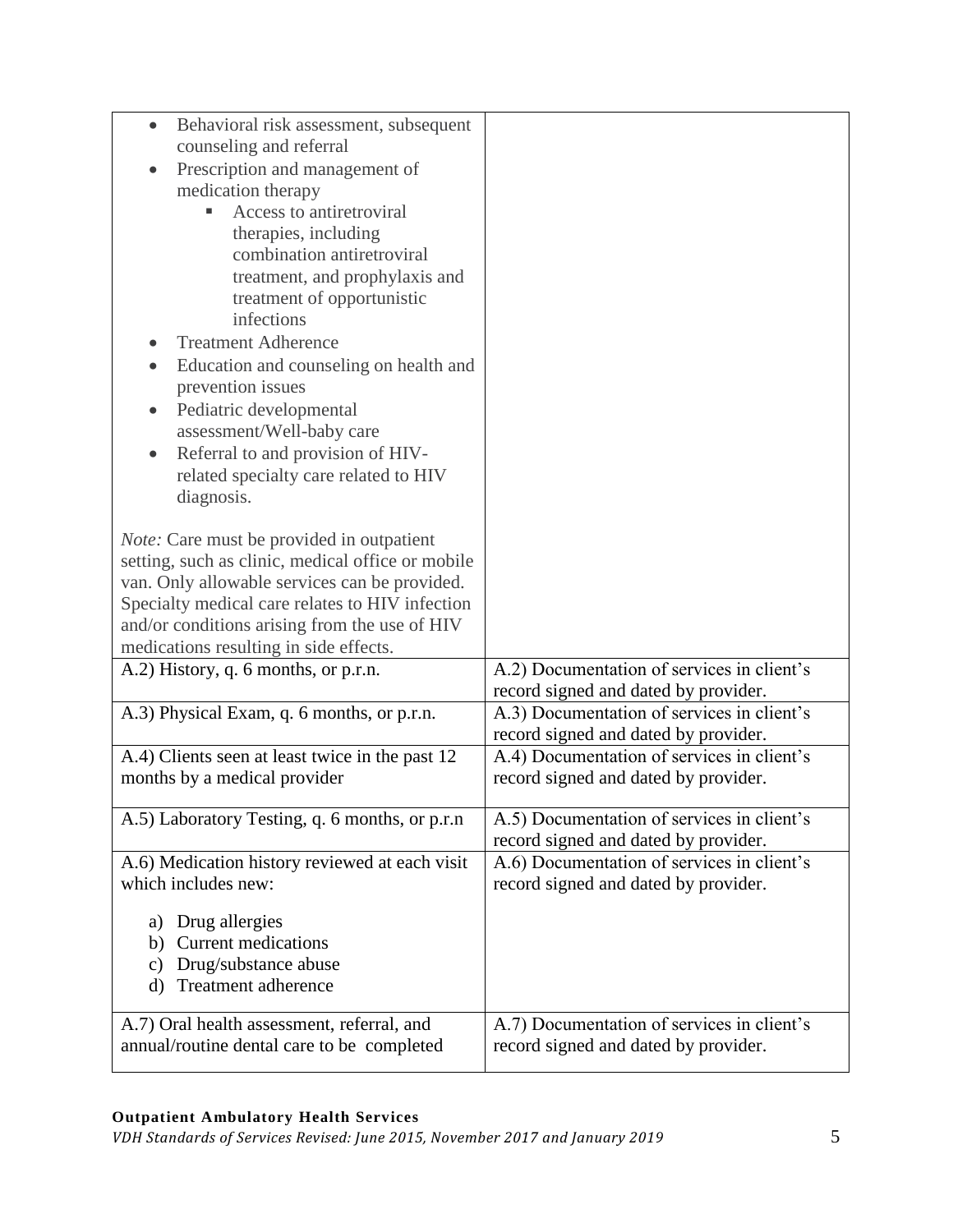| A.8) Nutritional assessment or referral to be<br>completed                                                                                                                          | A.8) Documentation of services in client's<br>record signed and dated by provider.                   |
|-------------------------------------------------------------------------------------------------------------------------------------------------------------------------------------|------------------------------------------------------------------------------------------------------|
| A.9) Current (in last year) ophthalmology<br>exam or referral if $CD4 < 100$ or hx of DM or<br>HTN to be completed                                                                  | A.9) Documentation of services in client's<br>record signed and dated by provider.                   |
| A.10) Breast exam to be completed, where<br>applicable (females)                                                                                                                    | A.10) Documentation of current breast exam,<br>where applicable in the client's record?<br>(females) |
| A.11) Follow up from referrals documented                                                                                                                                           | A.11) Is there documentation of follow up<br>from referrals in the client's record?                  |
| $B.1)$ CD4, q. 12 months, or p.r.n.                                                                                                                                                 | B.1) Documentation of services in client's<br>record signed and dated by provider.                   |
| B.2) Viral Load (HIV/RNA), q. 6 months, or<br>p.r.n.                                                                                                                                | B.2) Documentation of services in client's<br>record signed and dated by provider.                   |
| $B.3$ ) CBC, q. 12 months, or p.r.n.                                                                                                                                                | B.3) Documentation of services in client's<br>record signed and dated by provider.                   |
| B.4) Chemistry Panel, q. 6 months, or p.r.n.                                                                                                                                        | B.4) Documentation of services in client's<br>record signed and dated by provider.                   |
| B.5) Toxoplasmosis Antibody Titer at baseline<br>if CD4< 100.                                                                                                                       | B.5) Documentation of services in client's<br>record signed and dated by provider.                   |
| B.6) Resistance Genotyping /Phenotyping,<br>p.r.n.                                                                                                                                  | B.6) Documentation of services in client's<br>record signed and dated by provider.                   |
| Genotypic resistance testing (baseline;<br>a)<br>treatment failure)<br>Phenotypic resistance testing (known<br>b)<br>virologic failure; known complex drug<br>resistance pattern(s) |                                                                                                      |
| B.7) Lipid Panel (annually)                                                                                                                                                         | B.7) Documentation of services in client's<br>record signed and dated by provider.                   |
| $B.8$ ) Urinalysis (baseline $&$ annually or if on<br>TDF-tenofovir)                                                                                                                | B.8) Documentation of services in client's<br>record signed and dated by provider.                   |
| 3.9) Liver/Hepatic Panel (baseline; q. 6<br>months, annually)                                                                                                                       | B.9) Documentation of services in client's<br>record signed and dated by provider.                   |
| B.10) Glucose (if not in Chem Panel;<br>baseline& annually); Hemoglobin A1C q 6<br>months or p.r.n.                                                                                 | B.10) Documentation of services in client's<br>record signed and dated by provider.                  |
| B.11) Hepatitis A serology at baseline                                                                                                                                              | B.11) Documentation of services in client's<br>record signed and dated by provider.                  |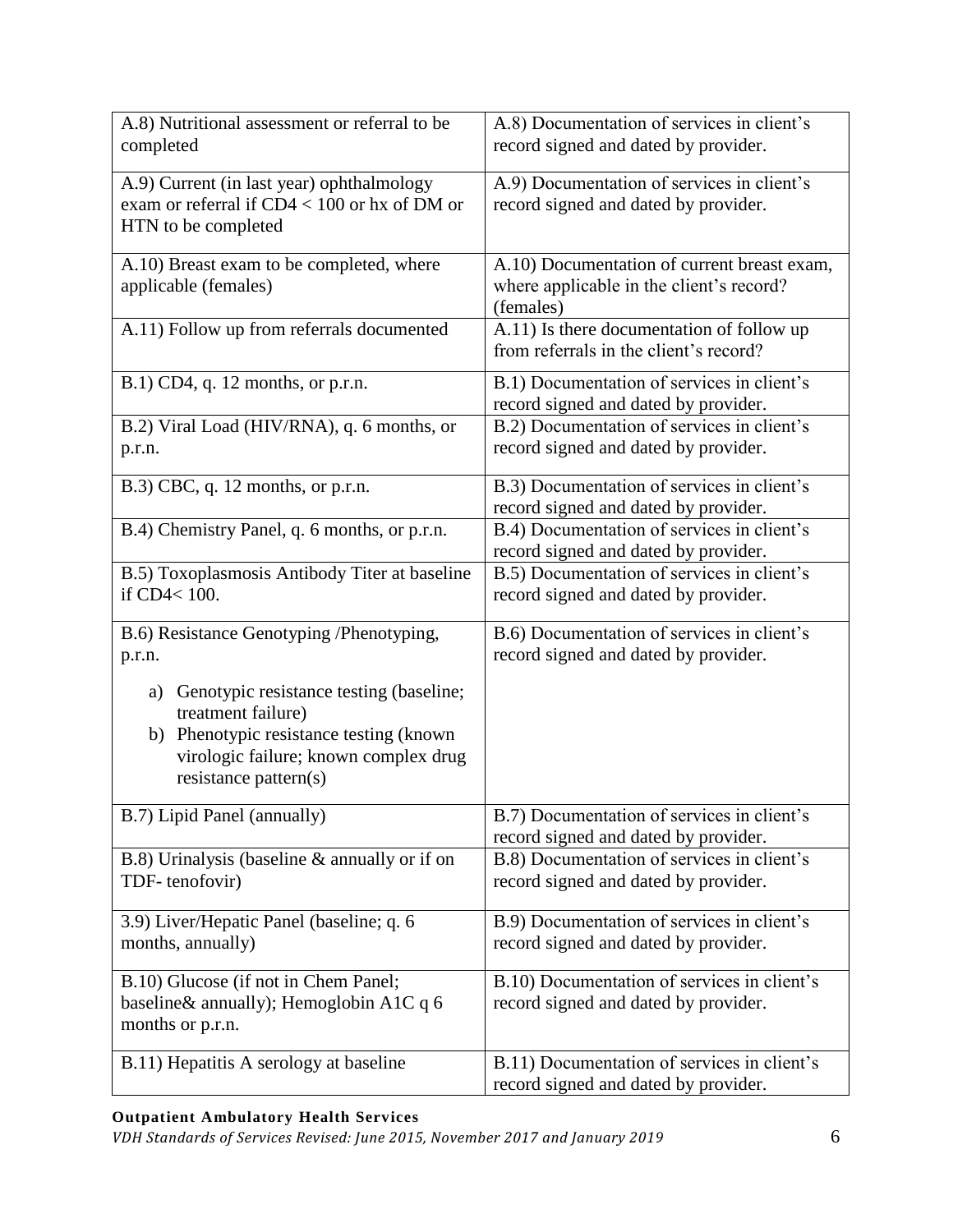| If negative, patient referred for Immunization                                                                                                                                          | Documentation of services in client's record<br>signed and dated by provider.       |
|-----------------------------------------------------------------------------------------------------------------------------------------------------------------------------------------|-------------------------------------------------------------------------------------|
| B.12) Hepatitis B serology at baseline and                                                                                                                                              | B.12) Documentation of services in client's                                         |
| p.r.n. ongoing risk factor behavior                                                                                                                                                     | record signed and dated by provider.                                                |
| If negative patient referred for Immunization                                                                                                                                           | Documentation of services in client's record<br>signed and dated by provider.       |
| B.13) Hepatitis C serology at baseline and                                                                                                                                              | B.13) Documentation of services in client's                                         |
| p.r.n. ongoing risk factor behavior                                                                                                                                                     | record signed and dated by provider.                                                |
| B.14) Hepatitis C serology at baseline and                                                                                                                                              | B.14) Documentation of services in client's                                         |
| p.r.n. ongoing risk factor behavior                                                                                                                                                     | record signed and dated by provider.                                                |
| If positive, patient evaluated and /or referred                                                                                                                                         | Documentation of services in client's record<br>signed and dated by provider.       |
| B.15) STD risk assessment evaluated at each                                                                                                                                             | B.15) Documentation of services in client's                                         |
| visit (e.g. Syphilis, Gonorrhea, Chlamydia)                                                                                                                                             | record signed and dated by provider.                                                |
| B.16) Asked about STD symptoms at each                                                                                                                                                  | B.16) Documentation of services in client's                                         |
| visit                                                                                                                                                                                   | record signed and dated by provider.                                                |
| B.17) VDRL/RPR initially and q12 months                                                                                                                                                 | B.17) Documentation of services in client's                                         |
| with reports on the record where applicable?                                                                                                                                            | record signed and dated by provider.                                                |
| B.18) TB risk factors reviewed annually and                                                                                                                                             | B.19) Documentation of services in client's                                         |
| p.r.n,                                                                                                                                                                                  | record signed and dated by provider.                                                |
| B.19) TB testing (PPD or interferon-based<br>testing) at initial presentation, repeated if<br>baseline CD4+ was < 200 but has risen to ><br>200, and p.r.n based on risk factor review? | B.19) Documentation of services in client's<br>record signed and dated by provider. |
| B.20) Pap Smear, twice in first year and then<br>annually thereafter – Are dates and results in<br>the record?                                                                          | B.20) Documentation of services in client's<br>record signed and dated by provider. |
| B.21) Mammogram annually $> 50$ years with                                                                                                                                              | B.21) Documentation of services in client's                                         |
| dates and results in the record?                                                                                                                                                        | record signed and dated by provider.                                                |
| B.22) Chest x-ray at baseline for patients with<br>positive TB testing or prn for underlying lung<br>disease – dates and results in the record?                                         | B.22) Documentation of services in client's<br>record signed and dated by provider. |
| B.23) Special Studies-other testing based on<br>individual needs. Dates and results in the<br>record (as applicable)                                                                    | B.23) Documentation of services in client's<br>record signed and dated by provider. |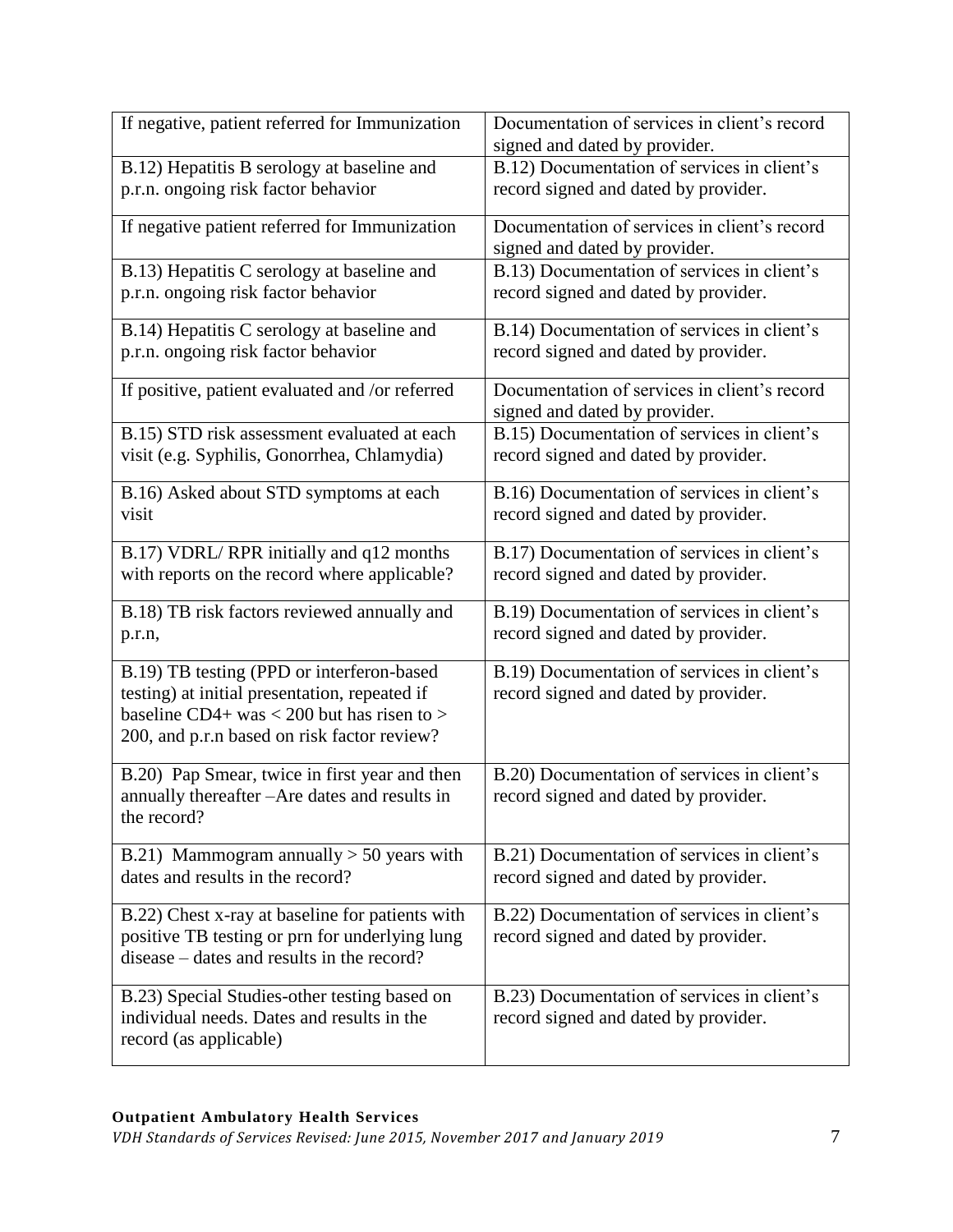| B.24) Pre-Conceptual Discussion and                                                      | B.24) Documentation of services in client's                                        |
|------------------------------------------------------------------------------------------|------------------------------------------------------------------------------------|
| Counseling for all women of childbearing age                                             | record signed and dated by provider.                                               |
| at baseline and routinely thereafter.                                                    |                                                                                    |
| C.1) Current medications documented in the                                               | C.1) Are all current medications documented                                        |
| client's record                                                                          | in the client's record?                                                            |
|                                                                                          |                                                                                    |
| C.2) Medication adherence assessment done at                                             | C.2) Is medication adherence assessment with                                       |
| each visit                                                                               | documentation done at each visit?                                                  |
| C.3) Medication side effects assessed and                                                | C.3) Documentation of services in client's                                         |
| documented                                                                               | record signed and dated by provider.                                               |
|                                                                                          |                                                                                    |
| C.4) When applicable, document clients AIDS                                              | C.4) Does the client have a documented AIDS                                        |
| diagnosis status                                                                         | diagnosis?                                                                         |
| C.5) Document if HAART been offered to the                                               | C.5) Has HAART been offered to the client,                                         |
| client                                                                                   | when applicable?                                                                   |
| C.6) Document if the client currently on                                                 | C.6) Documentation of services in client's                                         |
| <b>HAART</b>                                                                             | record signed and dated by provider.                                               |
|                                                                                          |                                                                                    |
| C.7) Ensure HAART are consistent with                                                    | C.7) Is HAART consistent with current PHS                                          |
| current PHS Guidelines?                                                                  | Guidelines?                                                                        |
| C.8) Client on PCP prophylaxis if CD4<200                                                | C.8) Documentation in client's record signed                                       |
|                                                                                          | and dated by provider.                                                             |
| C.9) Client on Toxoplasmosis prophylaxis if                                              | C.9) Documentation in client's record signed                                       |
| CD4<100                                                                                  | and dated by provider.                                                             |
|                                                                                          |                                                                                    |
|                                                                                          |                                                                                    |
| C.10) Client on MAC prophylaxis if CD4<50                                                | C.10) Documentation in client's record signed                                      |
|                                                                                          | and dated by provider.                                                             |
| E.1) .45) An appropriate outcome based                                                   | E.1) Documentation of an appropriate                                               |
| medical plan of treatment developed with the                                             | outcome based medical plan of treatment                                            |
| client                                                                                   | developed with the client and present in the<br>client's record.                   |
| E.2) Client Education documented in the                                                  | E.2) Documentation of services in client's                                         |
| client's record?                                                                         | record signed and dated by provider.                                               |
|                                                                                          |                                                                                    |
| E.3) Progress notes present, current, legible,                                           | E.3) Are progress notes present, current,                                          |
| signed and dated in the client's record                                                  | legible, signed and dated in the client's                                          |
|                                                                                          | record?<br>E.4) Documentation of Prevention and Risk                               |
| E.4) Prevention and Risk factor reduction/<br>Counseling message provided at each visit? | factor reduction/Counseling message at each                                        |
|                                                                                          | visit? in client's record signed and dated by                                      |
|                                                                                          | provider.                                                                          |
| F.1) Influenza (annually)                                                                | F.1) Documentation of services in client's<br>record signed and dated by provider. |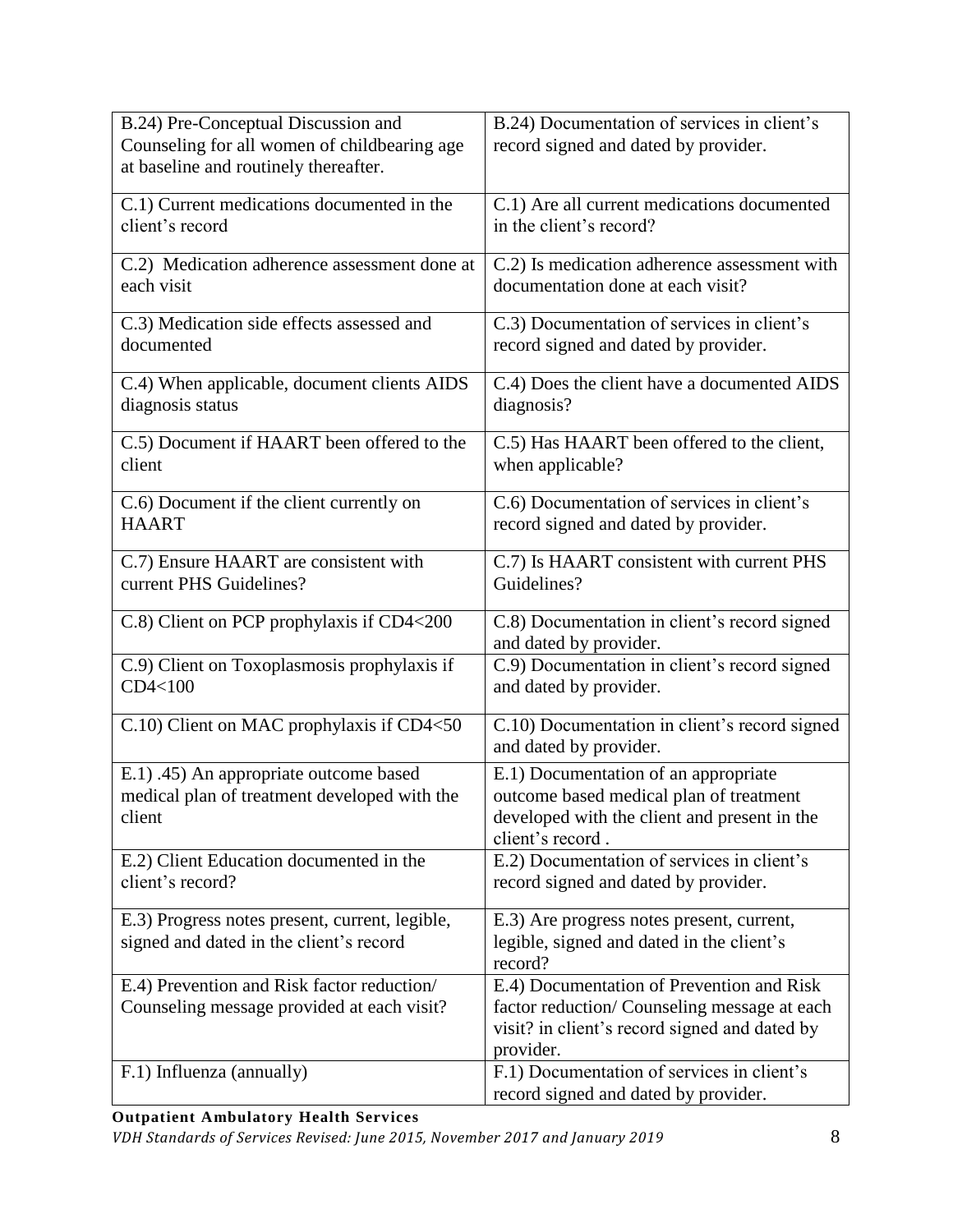| F.2) Pneumovax                                                                                                                                     | F.2) Documentation of services in client's<br>record signed and dated by provider. |
|----------------------------------------------------------------------------------------------------------------------------------------------------|------------------------------------------------------------------------------------|
| F.3) Prevnar 13                                                                                                                                    | F.3) Documentation of services in client's<br>record signed and dated by provider. |
| F.4) Hepatitis A series- if serology is negative-                                                                                                  | F.4) Documentation of services in client's                                         |
| is series completed?                                                                                                                               | record signed and dated by provider.                                               |
| F.5) Hepatitis B series -if serology is negative                                                                                                   | F.5) Documentation of services in client's                                         |
| -is series completed?                                                                                                                              | record signed and dated by provider.                                               |
| F.6) Tetanus/Diphtheria (or Tdap x 1) (every/                                                                                                      | F.6) Documentation of services in client's                                         |
| ten years)                                                                                                                                         | record signed and dated by provider.                                               |
| F.7) .Others                                                                                                                                       | F.7) Documentation of services in client's<br>record signed and dated by provider. |
| G.1. Is there adequate documentation of care                                                                                                       | G.1) Documentation of services in client's                                         |
| provision in the client's record?                                                                                                                  | record signed and dated by provider.                                               |
| G.2. Are there an initial history, physical, and                                                                                                   | G.2) Documentation of services in client's                                         |
| laboratory reports in the client's record?                                                                                                         | record signed and dated by provider.                                               |
| G.3. Do all progress notes reflect health status,<br>response to treatment and services provided to<br>client?                                     | G.3) Documentation of services in client's<br>record signed and dated by provider. |
| G.4. Are there current laboratory reports in the                                                                                                   | G.4) Documentation of services in client's                                         |
| client's record?                                                                                                                                   | record signed and dated by provider.                                               |
| G.5. Are there current medication records,<br>ADAP and non-ADAP (name of drug, dosage,<br>time) in the client's record?                            | G.5) Documentation of services in client's<br>record signed and dated by provider. |
| G.6. Is appropriate referral and follow-up                                                                                                         | G.6) Documentation of services in client's                                         |
| documented in the client's record?                                                                                                                 | record signed and dated by provider.                                               |
| G.7. Is there documentation in the client's<br>record that current standards of care for the<br>HIV/AIDS client are practiced? If not,<br>comment. | G.7) Documentation of services in client's<br>record signed and dated by provider. |
| G.8) Provide laboratory tests integral to the                                                                                                      | G.8) Documentation of laboratory tests                                             |
| treatment of HIV infection and related                                                                                                             | performed in client's record, signed and                                           |
| complications. Tests must be:                                                                                                                      | dated.                                                                             |
| Ordered by a certified, licensed<br>a)<br>provider<br>b) Consistent with medical and laboratory<br>standards                                       |                                                                                    |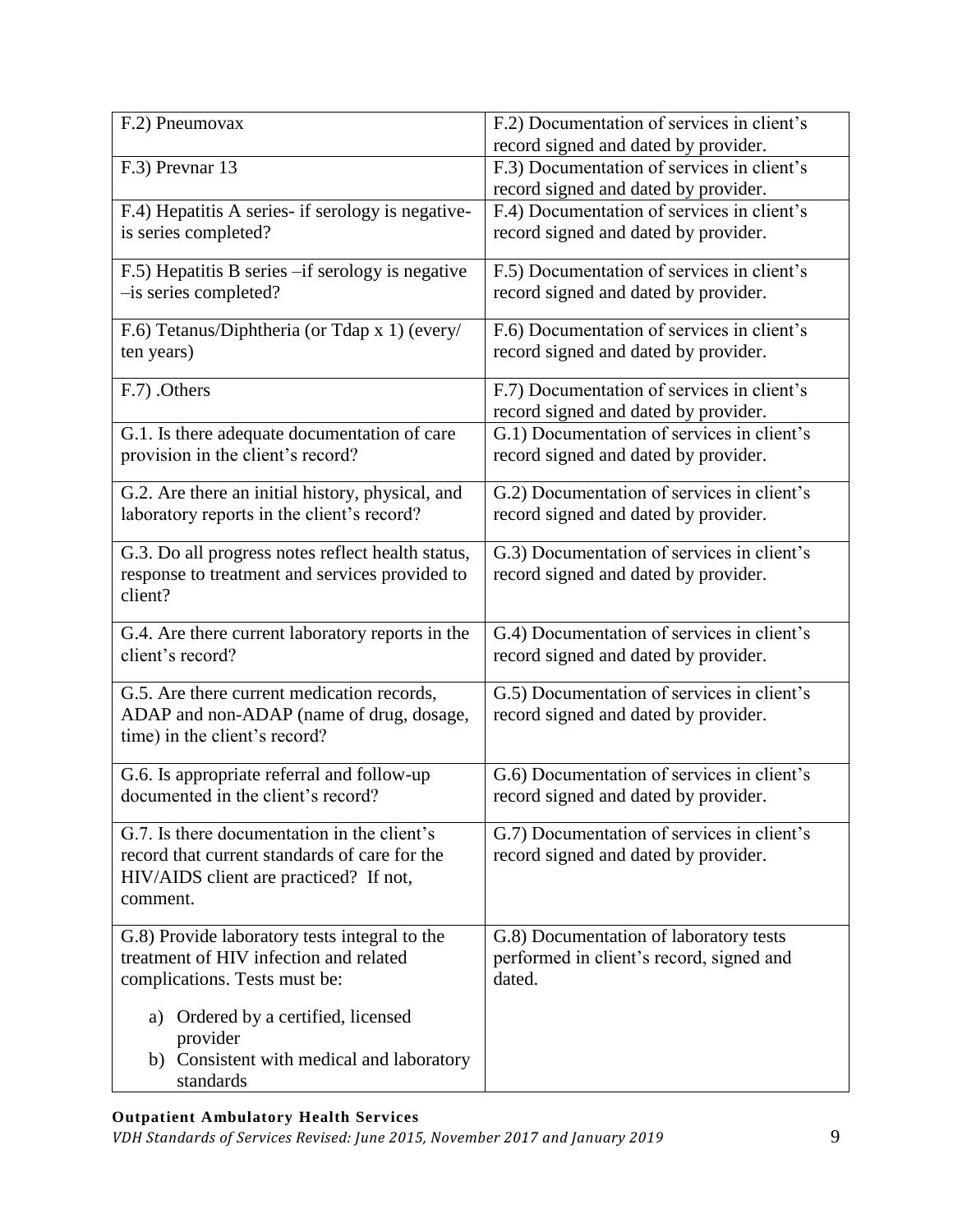| Approved by the Food and Drug<br>$\mathbf{c})$                                             |                                              |
|--------------------------------------------------------------------------------------------|----------------------------------------------|
| Administration (FDA) and/or Certified<br>under the Clinical Laboratory                     |                                              |
| <b>Improvement Amendments (CLIA)</b>                                                       |                                              |
| Program.                                                                                   |                                              |
|                                                                                            |                                              |
| G.9) Refer clients not following up with                                                   | G.9) Documentation of attempts to contact    |
| Outpatient Ambulatory Health Services for six                                              | client and referrals in the client's record, |
| (6) months to case management or patient<br>navigator services for re-engagement in care.  | signed and dated.                            |
|                                                                                            |                                              |
| G.10) Refer client to HIV specialty care and/or                                            | G.10) Documentation of referrals made        |
| other services as appropriate, e.g. mental                                                 | and status of outcome in client's record.    |
| health, substance abuse treatment.                                                         |                                              |
| <b>Transition and Discharge</b>                                                            |                                              |
| 2.10) Client discharged when outpatient                                                    | 2.10) Documentation of discharge plan and    |
| ambulatory medical care (health services) are                                              | summary in client's record with clear        |
| no longer needed, goals have been met, upon                                                | rationale for discharge within 30 days of    |
| death or due to safety issues. (see 2.11)                                                  | discharge, including certified letter, if    |
|                                                                                            | applicable.                                  |
| Prior to discharge: Reasons for discharge and                                              |                                              |
| options for other service provision should be<br>discussed with client. Whenever possible, |                                              |
| discussion should occur face-to-face. If not                                               |                                              |
| possible, provider should attempt to talk with                                             |                                              |
| client via phone. If verbal contact is not                                                 |                                              |
| possible, a certified letter must be sent to                                               |                                              |
| client's last known address. If client is not                                              |                                              |
| present to sign for the letter, it must be                                                 |                                              |
| returned to the provider.                                                                  |                                              |
| Documentation: Client's record must include:                                               |                                              |
| Date services start<br>a)                                                                  |                                              |
| b) Special client needs                                                                    |                                              |
| Services needed/actions taken, if<br>c)                                                    |                                              |
| applicable                                                                                 |                                              |
| d) Date of discharge                                                                       |                                              |
| e) Reason(s) for discharge                                                                 |                                              |
| Referrals made at time of discharge, if<br>f)<br>applicable.                               |                                              |
|                                                                                            |                                              |
| Transfer: If client transfers to another location,                                         |                                              |
| agency or service provider, transferring agency                                            |                                              |
| will provide discharge summary and other                                                   |                                              |
| requested records within 5 business days of                                                |                                              |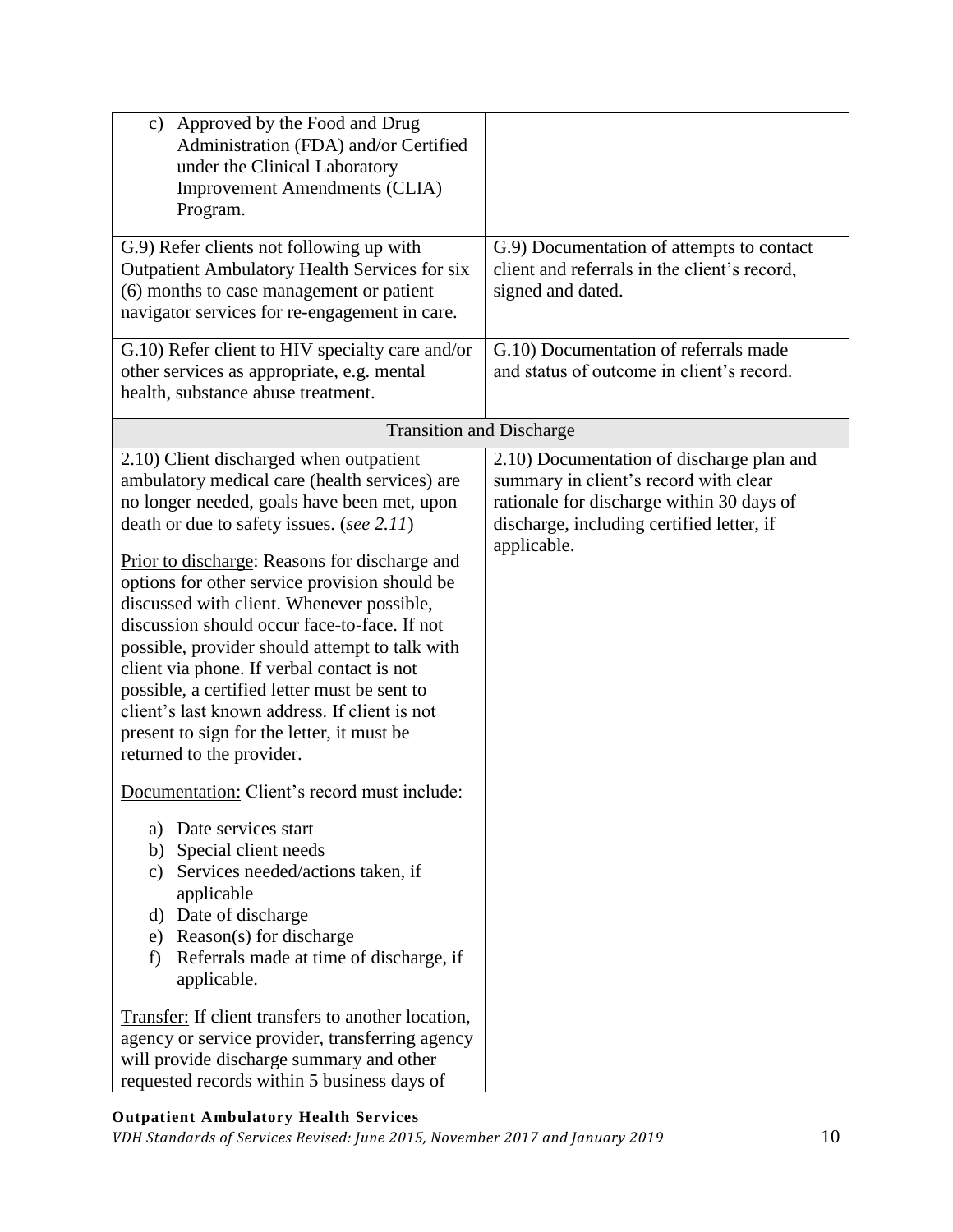request. If client moves to another area, transferring agency will make referral for needed services in the new location.

Unable to Locate: If client cannot be located, agency will make and document a minimum of three follow-up attempts on three separate dates (by phone or in person) over a threemonth period after first attempt. A certified letter must be mailed to the client's last known mailing address within five business days after the last attempt to notify the client. The letter will state that the case will be closed within 30 days from the date on the letter if an appointment with the provider is not made.

Withdrawal from Service: If client reports that services are no longer needed or decides to no longer participate in the Service Plan, client may withdraw from services. Because clients may withdraw for a variety of reasons it may be helpful to conduct an exit interview to ensure reasons for withdrawal are understood, or identify factors interfering with the client's ability to fully participate if services are still needed. If other issues are identified that cannot be managed by the agency clients should be referred to appropriate agencies.

Administrative Discharge: Clients who engage in behavior that abuses the safety or violates the confidentiality of others may be discharged. Prior to discharging a client for this reason, the case must be reviewed by leadership according to that agency's policies. Clients who are discharged for administrative reasons must be provided written notification of and reason for the discharge, and must be notified of possible alternative resources. A certified letter that notes the reason for discharge and includes alternative resources must be mailed to the client's last known mailing address within five business days after the date of discharge, and a copy must be filed in the client's chart.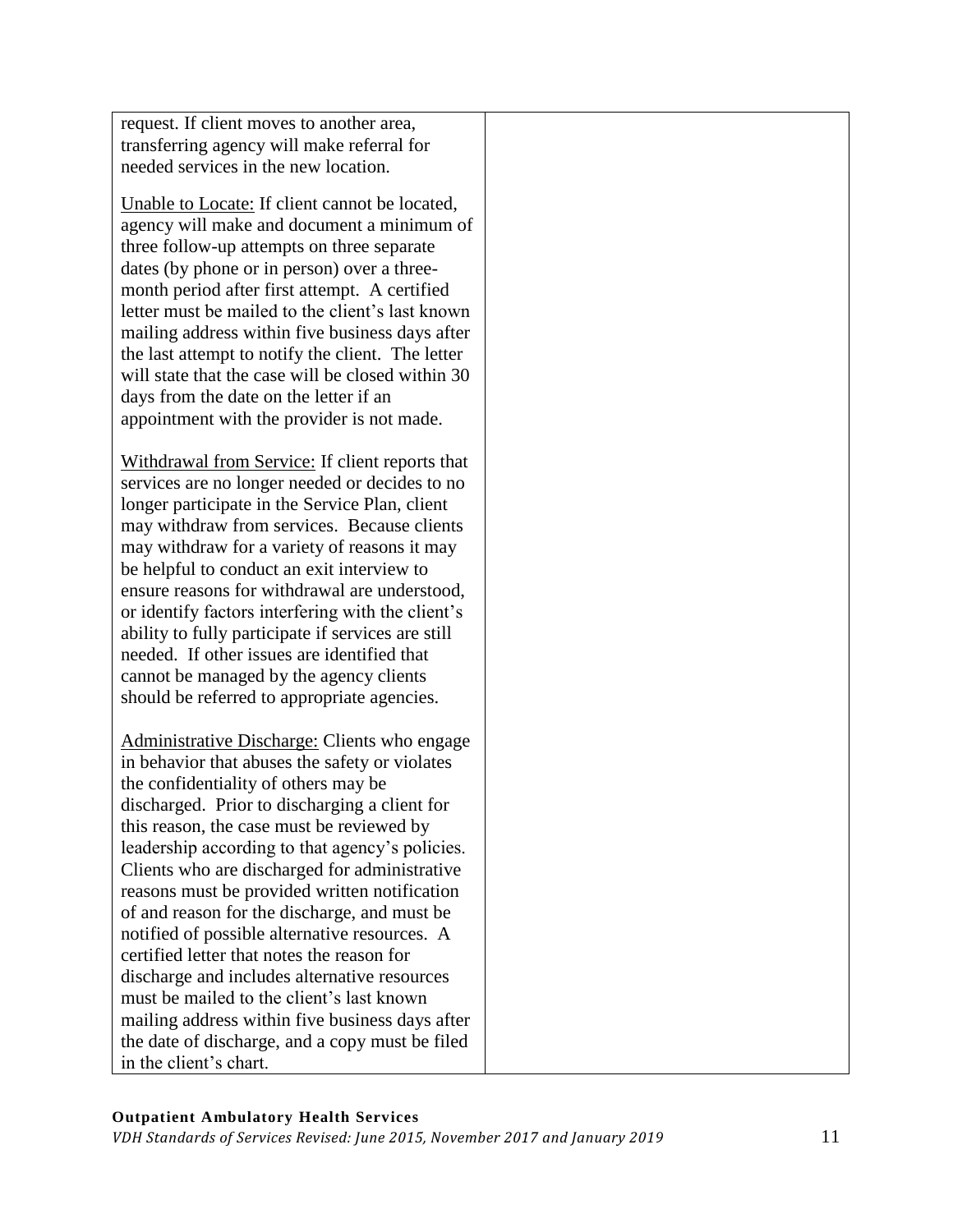|              | <b>Case Closure</b>                                         |                                                   |
|--------------|-------------------------------------------------------------|---------------------------------------------------|
|              | 2.11) Case will be closed if client:                        | 2.11) Documentation of case closure in            |
|              |                                                             | client's record with clear rationale for closure. |
|              | a) Has met the service goals;                               |                                                   |
|              | b) Decides to transfer to another                           |                                                   |
|              | agency;                                                     |                                                   |
|              | c) Needs are more appropriately                             |                                                   |
|              | addressed in other programs;                                |                                                   |
|              | d) Moves out of state;                                      |                                                   |
|              | e) Fails to provide updated                                 |                                                   |
|              | documentation of eligibility status                         |                                                   |
|              | thus, no longer eligible for services;                      |                                                   |
| f)           | Fails to maintain contact with the                          |                                                   |
|              | insurance assistance staff for a                            |                                                   |
|              | period of three months despite three                        |                                                   |
|              | (3) documented attempts to contact                          |                                                   |
|              | client;                                                     |                                                   |
|              | g) Can no longer be located;                                |                                                   |
|              | h) Withdraws from or refuses funded                         |                                                   |
|              | services, reports that services are no                      |                                                   |
|              | longer needed, or no longer                                 |                                                   |
|              | participates in the individual service                      |                                                   |
|              | plan;                                                       |                                                   |
| $\ddot{1}$   | Exhibits pattern of abuse as defined<br>by agency's policy. |                                                   |
| $\mathbf{i}$ | Becomes housed in an                                        |                                                   |
|              | "institutional" program anticipated                         |                                                   |
|              | to last for a minimum of 30 days,                           |                                                   |
|              | such as a nursing home, prison or                           |                                                   |
|              | inpatient program; or                                       |                                                   |
| $\bf{k}$     | Is deceased.                                                |                                                   |
|              |                                                             |                                                   |
|              |                                                             |                                                   |

# **3.0 Client Rights and Responsibilities**

*National Monitoring Standards: Provision of Part B funded HIV primary medical care and support services, to the maximum extent, without regard to either: the ability of the individual to pay for such services, or the current or past health conditions of the individuals served.vii*

| <b>Standard</b>                                                                                                                                                                         | <b>Measure</b>                                                                   |
|-----------------------------------------------------------------------------------------------------------------------------------------------------------------------------------------|----------------------------------------------------------------------------------|
| 3.1) Services are available and accessible to<br>any individual who meets program eligibility<br>requirements.                                                                          | 3.1) Written eligibility requirements and non-<br>discrimination policy on file. |
| All providers shall be in compliance with all<br>applicable federal, state, and local anti-<br>discrimination laws and regulations, including<br>but not limited to the American's with |                                                                                  |

#### **Outpatient Ambulatory Health Services**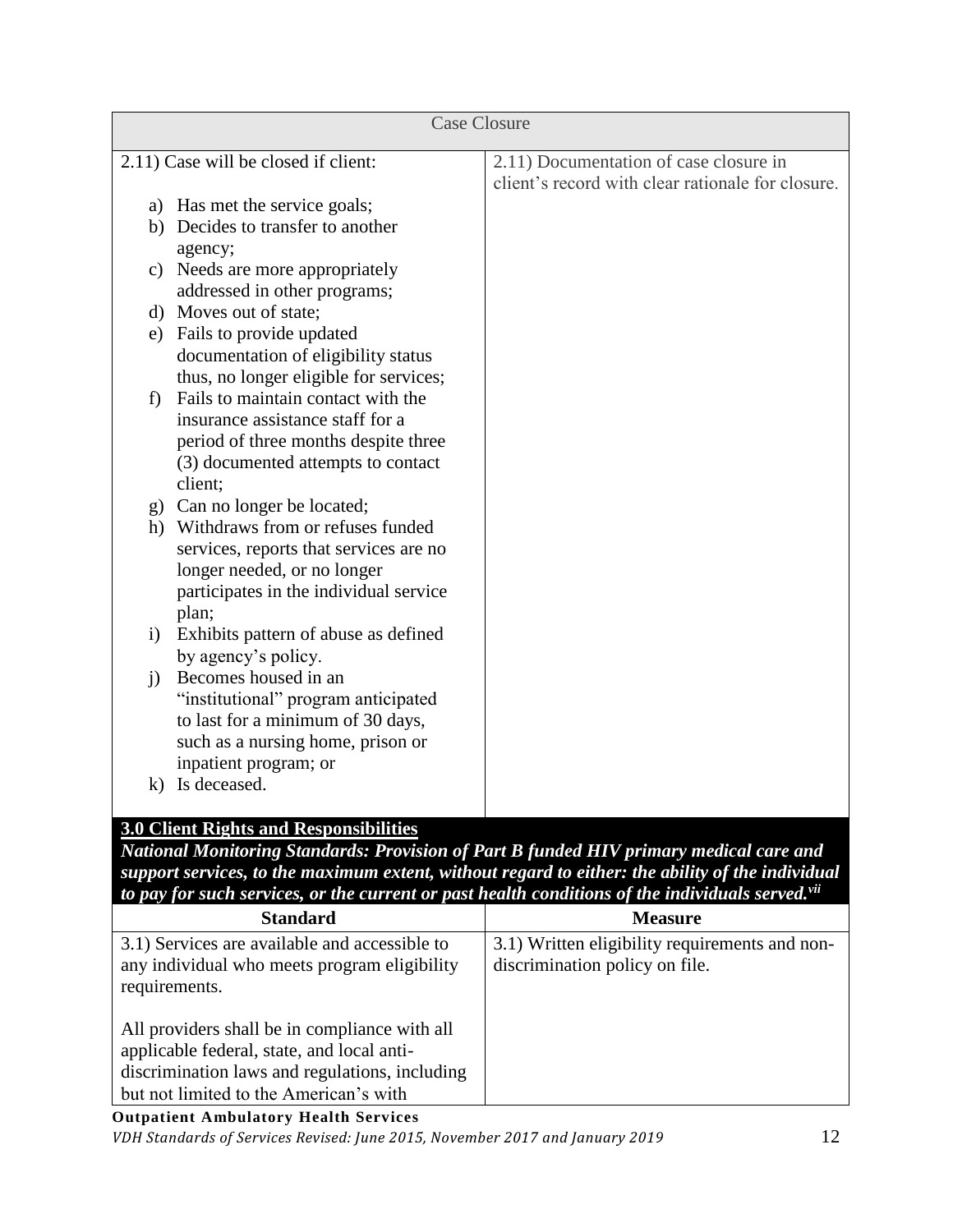| Disabilities Act. All providers shall adopt a                                          |                                           |
|----------------------------------------------------------------------------------------|-------------------------------------------|
| non-discrimination policy prohibiting the                                              |                                           |
| refusal of rendering services on the basis of the                                      |                                           |
| fact or perception of race, color, creed,                                              |                                           |
| religion, national origin, ancestry, age, sex,                                         |                                           |
| sexual orientation, gender identity, domestic                                          |                                           |
| partner status, marital status, height, weight,                                        |                                           |
| disability, or HIV/AIDS diagnosis.                                                     |                                           |
|                                                                                        |                                           |
| Each provider shall make available to clients                                          |                                           |
| process for requesting interpretation services,                                        |                                           |
| including American Sign Language.                                                      |                                           |
| 3.2) Clients Rights and Responsibilities policy                                        | 3.2) Written policy on file.              |
| exists which requires each client to sign & date                                       |                                           |
| indicating they has been offered:                                                      |                                           |
| a) explanation of the policy, and                                                      |                                           |
| b) copy of 'Client's Rights and                                                        |                                           |
| Responsibilities, and                                                                  |                                           |
| c) communication of client's                                                           |                                           |
| understanding of the policy.                                                           |                                           |
| 3.3) Explanation of Client's Rights and                                                | 3.3) Current Client's Rights and          |
| Responsibilities is provided to each client.                                           | Responsibilities form signed and dated by |
|                                                                                        | client and located in client's record.    |
| Client rights include:                                                                 |                                           |
| Be treated with respect, dignity,<br>$\circ$                                           |                                           |
| consideration, and compassion;                                                         |                                           |
| Receive services free of discrimination;<br>O                                          |                                           |
| Be informed about services and options<br>$\circ$                                      |                                           |
| available.                                                                             |                                           |
| Participate in creating a plan of<br>O                                                 |                                           |
| services;                                                                              |                                           |
| Reach an agreement about the<br>$\circ$                                                |                                           |
| frequency of contact the client will                                                   |                                           |
| have either in person or over the phone.                                               |                                           |
| File a grievance about services received<br>$\circ$                                    |                                           |
| or denied;                                                                             |                                           |
| Not be subjected to physical, sexual,<br>$\circ$                                       |                                           |
| verbal and/or emotional abuse or                                                       |                                           |
| threats;                                                                               |                                           |
| Voluntary withdraw from the program;<br>$\circ$                                        |                                           |
| Have all records be treated<br>$\circ$                                                 |                                           |
| confidentially;                                                                        |                                           |
|                                                                                        |                                           |
|                                                                                        |                                           |
|                                                                                        |                                           |
| signed;                                                                                |                                           |
| Have information released only when:<br>A written release of information is<br>$\circ$ |                                           |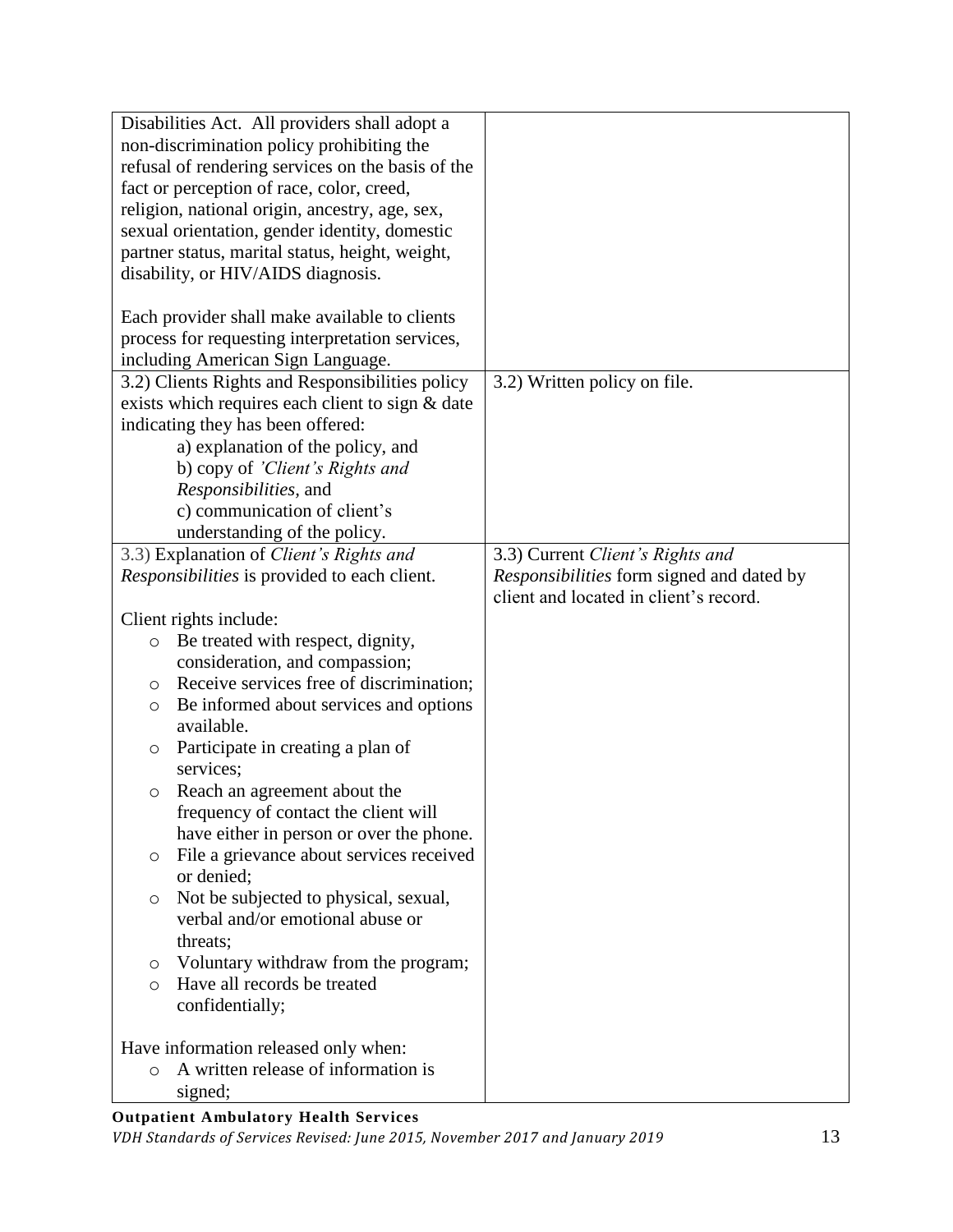| A medical emergency exists;<br>$\circ$<br>There is an immediate danger to the<br>$\circ$<br>client or others;<br>There is possible child or elder abuse;<br>$\circ$<br><b>or</b><br>Ordered by a court of law.<br>$\circ$<br>Client responsibilities include:<br>Treat other clients and staff with<br>$\circ$<br>respect and courtesy;<br>Protect the confidentiality of other<br>O<br>clients;<br>Participate in creating in a plan of<br>O<br>service;<br>Let the agency know any concerns or<br>$\circ$<br>changes in needs;<br>Make and keep appointments, or when<br>$\circ$<br>possible to phone to cancel or change<br>an appointment time;<br>Stay in contact with the agency by<br>$\circ$<br>informing the agency of change in<br>address and phone number, as well as<br>responding to phone calls and mail and<br>Not subject the agency's staff to<br>$\circ$<br>physical, sexual, verbal and/or<br>emotional abuse or threats.<br><b>4.0 Grievance Process</b><br><b>Standard</b><br>4.1) Grievance policy exists which requires<br>each client to sign & date form indicating they<br>has been offered:<br>a) explanation of the policy, and<br>b) copy of Grievance Procedure and<br>communication client's understanding<br>of the policy. |                                           |
|--------------------------------------------------------------------------------------------------------------------------------------------------------------------------------------------------------------------------------------------------------------------------------------------------------------------------------------------------------------------------------------------------------------------------------------------------------------------------------------------------------------------------------------------------------------------------------------------------------------------------------------------------------------------------------------------------------------------------------------------------------------------------------------------------------------------------------------------------------------------------------------------------------------------------------------------------------------------------------------------------------------------------------------------------------------------------------------------------------------------------------------------------------------------------------------------------------------------------------------------------------------|-------------------------------------------|
|                                                                                                                                                                                                                                                                                                                                                                                                                                                                                                                                                                                                                                                                                                                                                                                                                                                                                                                                                                                                                                                                                                                                                                                                                                                              |                                           |
|                                                                                                                                                                                                                                                                                                                                                                                                                                                                                                                                                                                                                                                                                                                                                                                                                                                                                                                                                                                                                                                                                                                                                                                                                                                              |                                           |
|                                                                                                                                                                                                                                                                                                                                                                                                                                                                                                                                                                                                                                                                                                                                                                                                                                                                                                                                                                                                                                                                                                                                                                                                                                                              |                                           |
|                                                                                                                                                                                                                                                                                                                                                                                                                                                                                                                                                                                                                                                                                                                                                                                                                                                                                                                                                                                                                                                                                                                                                                                                                                                              |                                           |
|                                                                                                                                                                                                                                                                                                                                                                                                                                                                                                                                                                                                                                                                                                                                                                                                                                                                                                                                                                                                                                                                                                                                                                                                                                                              |                                           |
|                                                                                                                                                                                                                                                                                                                                                                                                                                                                                                                                                                                                                                                                                                                                                                                                                                                                                                                                                                                                                                                                                                                                                                                                                                                              |                                           |
|                                                                                                                                                                                                                                                                                                                                                                                                                                                                                                                                                                                                                                                                                                                                                                                                                                                                                                                                                                                                                                                                                                                                                                                                                                                              |                                           |
|                                                                                                                                                                                                                                                                                                                                                                                                                                                                                                                                                                                                                                                                                                                                                                                                                                                                                                                                                                                                                                                                                                                                                                                                                                                              |                                           |
|                                                                                                                                                                                                                                                                                                                                                                                                                                                                                                                                                                                                                                                                                                                                                                                                                                                                                                                                                                                                                                                                                                                                                                                                                                                              |                                           |
|                                                                                                                                                                                                                                                                                                                                                                                                                                                                                                                                                                                                                                                                                                                                                                                                                                                                                                                                                                                                                                                                                                                                                                                                                                                              |                                           |
|                                                                                                                                                                                                                                                                                                                                                                                                                                                                                                                                                                                                                                                                                                                                                                                                                                                                                                                                                                                                                                                                                                                                                                                                                                                              |                                           |
|                                                                                                                                                                                                                                                                                                                                                                                                                                                                                                                                                                                                                                                                                                                                                                                                                                                                                                                                                                                                                                                                                                                                                                                                                                                              |                                           |
|                                                                                                                                                                                                                                                                                                                                                                                                                                                                                                                                                                                                                                                                                                                                                                                                                                                                                                                                                                                                                                                                                                                                                                                                                                                              |                                           |
|                                                                                                                                                                                                                                                                                                                                                                                                                                                                                                                                                                                                                                                                                                                                                                                                                                                                                                                                                                                                                                                                                                                                                                                                                                                              |                                           |
|                                                                                                                                                                                                                                                                                                                                                                                                                                                                                                                                                                                                                                                                                                                                                                                                                                                                                                                                                                                                                                                                                                                                                                                                                                                              |                                           |
|                                                                                                                                                                                                                                                                                                                                                                                                                                                                                                                                                                                                                                                                                                                                                                                                                                                                                                                                                                                                                                                                                                                                                                                                                                                              |                                           |
|                                                                                                                                                                                                                                                                                                                                                                                                                                                                                                                                                                                                                                                                                                                                                                                                                                                                                                                                                                                                                                                                                                                                                                                                                                                              |                                           |
|                                                                                                                                                                                                                                                                                                                                                                                                                                                                                                                                                                                                                                                                                                                                                                                                                                                                                                                                                                                                                                                                                                                                                                                                                                                              |                                           |
|                                                                                                                                                                                                                                                                                                                                                                                                                                                                                                                                                                                                                                                                                                                                                                                                                                                                                                                                                                                                                                                                                                                                                                                                                                                              |                                           |
|                                                                                                                                                                                                                                                                                                                                                                                                                                                                                                                                                                                                                                                                                                                                                                                                                                                                                                                                                                                                                                                                                                                                                                                                                                                              |                                           |
|                                                                                                                                                                                                                                                                                                                                                                                                                                                                                                                                                                                                                                                                                                                                                                                                                                                                                                                                                                                                                                                                                                                                                                                                                                                              |                                           |
|                                                                                                                                                                                                                                                                                                                                                                                                                                                                                                                                                                                                                                                                                                                                                                                                                                                                                                                                                                                                                                                                                                                                                                                                                                                              |                                           |
|                                                                                                                                                                                                                                                                                                                                                                                                                                                                                                                                                                                                                                                                                                                                                                                                                                                                                                                                                                                                                                                                                                                                                                                                                                                              |                                           |
|                                                                                                                                                                                                                                                                                                                                                                                                                                                                                                                                                                                                                                                                                                                                                                                                                                                                                                                                                                                                                                                                                                                                                                                                                                                              |                                           |
|                                                                                                                                                                                                                                                                                                                                                                                                                                                                                                                                                                                                                                                                                                                                                                                                                                                                                                                                                                                                                                                                                                                                                                                                                                                              |                                           |
|                                                                                                                                                                                                                                                                                                                                                                                                                                                                                                                                                                                                                                                                                                                                                                                                                                                                                                                                                                                                                                                                                                                                                                                                                                                              |                                           |
|                                                                                                                                                                                                                                                                                                                                                                                                                                                                                                                                                                                                                                                                                                                                                                                                                                                                                                                                                                                                                                                                                                                                                                                                                                                              |                                           |
|                                                                                                                                                                                                                                                                                                                                                                                                                                                                                                                                                                                                                                                                                                                                                                                                                                                                                                                                                                                                                                                                                                                                                                                                                                                              |                                           |
|                                                                                                                                                                                                                                                                                                                                                                                                                                                                                                                                                                                                                                                                                                                                                                                                                                                                                                                                                                                                                                                                                                                                                                                                                                                              |                                           |
|                                                                                                                                                                                                                                                                                                                                                                                                                                                                                                                                                                                                                                                                                                                                                                                                                                                                                                                                                                                                                                                                                                                                                                                                                                                              |                                           |
|                                                                                                                                                                                                                                                                                                                                                                                                                                                                                                                                                                                                                                                                                                                                                                                                                                                                                                                                                                                                                                                                                                                                                                                                                                                              |                                           |
|                                                                                                                                                                                                                                                                                                                                                                                                                                                                                                                                                                                                                                                                                                                                                                                                                                                                                                                                                                                                                                                                                                                                                                                                                                                              |                                           |
|                                                                                                                                                                                                                                                                                                                                                                                                                                                                                                                                                                                                                                                                                                                                                                                                                                                                                                                                                                                                                                                                                                                                                                                                                                                              | <b>Measure</b>                            |
|                                                                                                                                                                                                                                                                                                                                                                                                                                                                                                                                                                                                                                                                                                                                                                                                                                                                                                                                                                                                                                                                                                                                                                                                                                                              | 4.1) Written grievance procedure on file, |
|                                                                                                                                                                                                                                                                                                                                                                                                                                                                                                                                                                                                                                                                                                                                                                                                                                                                                                                                                                                                                                                                                                                                                                                                                                                              |                                           |
|                                                                                                                                                                                                                                                                                                                                                                                                                                                                                                                                                                                                                                                                                                                                                                                                                                                                                                                                                                                                                                                                                                                                                                                                                                                              | available in languages and formats        |
|                                                                                                                                                                                                                                                                                                                                                                                                                                                                                                                                                                                                                                                                                                                                                                                                                                                                                                                                                                                                                                                                                                                                                                                                                                                              | appropriate to populations served.        |
|                                                                                                                                                                                                                                                                                                                                                                                                                                                                                                                                                                                                                                                                                                                                                                                                                                                                                                                                                                                                                                                                                                                                                                                                                                                              |                                           |
|                                                                                                                                                                                                                                                                                                                                                                                                                                                                                                                                                                                                                                                                                                                                                                                                                                                                                                                                                                                                                                                                                                                                                                                                                                                              |                                           |
|                                                                                                                                                                                                                                                                                                                                                                                                                                                                                                                                                                                                                                                                                                                                                                                                                                                                                                                                                                                                                                                                                                                                                                                                                                                              |                                           |
|                                                                                                                                                                                                                                                                                                                                                                                                                                                                                                                                                                                                                                                                                                                                                                                                                                                                                                                                                                                                                                                                                                                                                                                                                                                              |                                           |
| Policy shall describe the process for resolving                                                                                                                                                                                                                                                                                                                                                                                                                                                                                                                                                                                                                                                                                                                                                                                                                                                                                                                                                                                                                                                                                                                                                                                                              |                                           |
| client grievances, including identification of                                                                                                                                                                                                                                                                                                                                                                                                                                                                                                                                                                                                                                                                                                                                                                                                                                                                                                                                                                                                                                                                                                                                                                                                               |                                           |
| whom to contact and applicable timelines.                                                                                                                                                                                                                                                                                                                                                                                                                                                                                                                                                                                                                                                                                                                                                                                                                                                                                                                                                                                                                                                                                                                                                                                                                    |                                           |
|                                                                                                                                                                                                                                                                                                                                                                                                                                                                                                                                                                                                                                                                                                                                                                                                                                                                                                                                                                                                                                                                                                                                                                                                                                                              |                                           |
|                                                                                                                                                                                                                                                                                                                                                                                                                                                                                                                                                                                                                                                                                                                                                                                                                                                                                                                                                                                                                                                                                                                                                                                                                                                              |                                           |
|                                                                                                                                                                                                                                                                                                                                                                                                                                                                                                                                                                                                                                                                                                                                                                                                                                                                                                                                                                                                                                                                                                                                                                                                                                                              |                                           |
| appropriate to populations served.                                                                                                                                                                                                                                                                                                                                                                                                                                                                                                                                                                                                                                                                                                                                                                                                                                                                                                                                                                                                                                                                                                                                                                                                                           |                                           |
| Policy shall be available in languages and<br>formats (e.g. for persons with disabilities)                                                                                                                                                                                                                                                                                                                                                                                                                                                                                                                                                                                                                                                                                                                                                                                                                                                                                                                                                                                                                                                                                                                                                                   |                                           |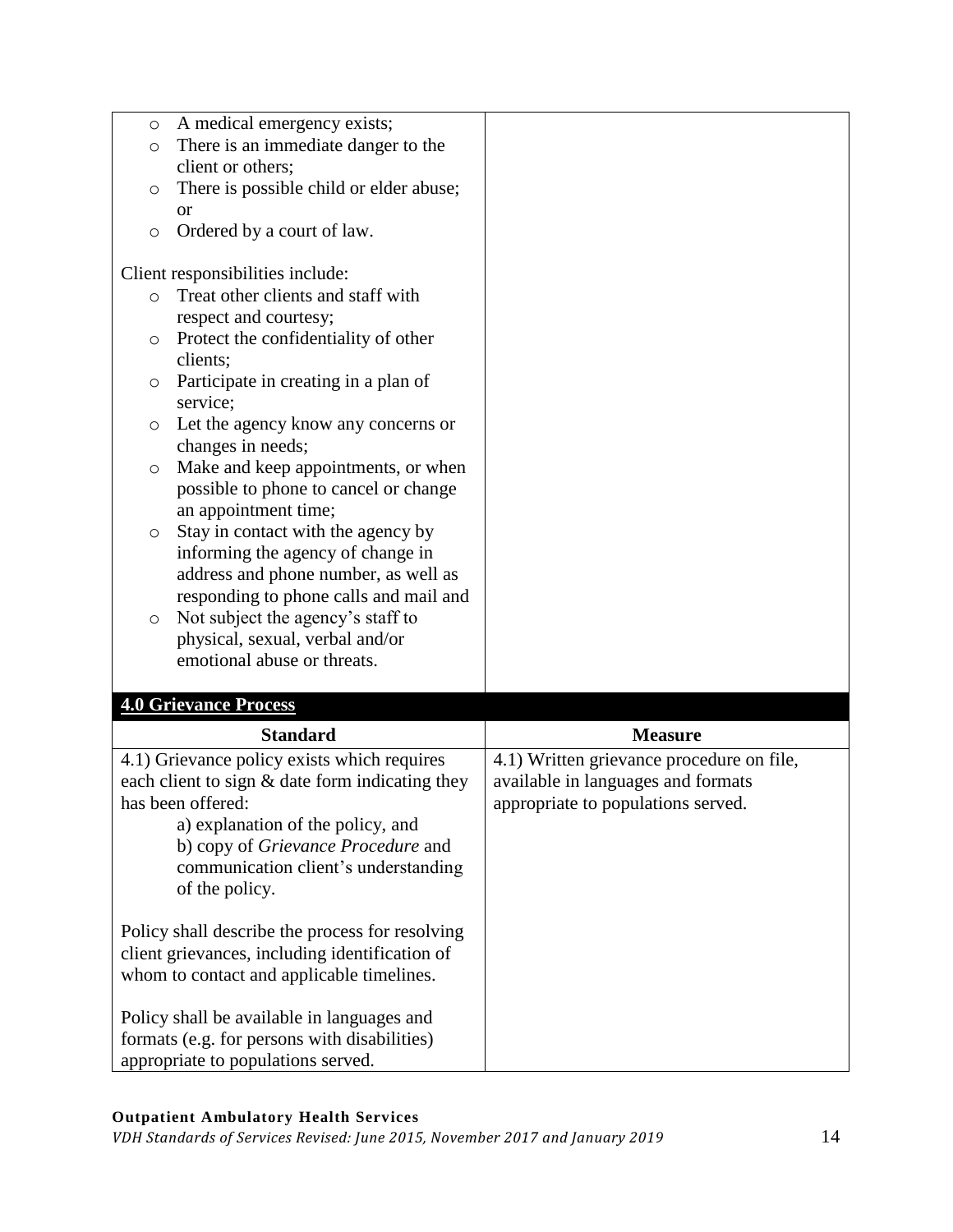| 4.2) Explanation of Grievance Procedure is<br>provided to each client.                                                           | 4.2) Current Grievance Procedure form<br>signed and dated by Client and located in p's                                  |
|----------------------------------------------------------------------------------------------------------------------------------|-------------------------------------------------------------------------------------------------------------------------|
|                                                                                                                                  | record.                                                                                                                 |
| Clients may file a grievance if their request for<br>services is denied or if they have any complaint                            |                                                                                                                         |
| or concern about the services received.                                                                                          |                                                                                                                         |
| 4.3) Grievance process shall be fair and<br>expeditious for resolution of client grievances.                                     | 4.3) Documentation of client grievances,<br>status and resolution.                                                      |
| 4.4) Review the grievance policy yearly with<br>client signature.                                                                | 4.4) Current Client's Rights and<br>Responsibilities form signed and dated by<br>client and located in client's record. |
| 5.0 Personnel Qualifications (including licensure)                                                                               |                                                                                                                         |
| National Monitoring Standards: Provision of Outpatient and Ambulatory Medical Care,                                              |                                                                                                                         |
| defined as the provision of professional diagnostic and therapeutic services rendered by a                                       |                                                                                                                         |
| licensed physician, physician's assistant, clinical nurse specialist, or nurse practitioner in an                                |                                                                                                                         |
| outpatient setting (not a hospital, hospital emergency room, or any other type of inpatient<br>treatment center) <sup>viii</sup> |                                                                                                                         |
| <b>Standard</b>                                                                                                                  | <b>Measure</b>                                                                                                          |
| 5.1) All physicians, physician's assistants,                                                                                     | 5.1) Copy of current licensure/certification in                                                                         |
| clinical nurse specialists and nurse                                                                                             | personnel file.                                                                                                         |
| practitioners will have appropriate and valid                                                                                    |                                                                                                                         |
| licensure and certification by the                                                                                               |                                                                                                                         |
| Commonwealth of Virginia.                                                                                                        |                                                                                                                         |
| 5.2) All providers must complete their required                                                                                  | 5.2) Documentation of agency process to                                                                                 |
| continuing education in HIV/AIDS treatment                                                                                       | track completed trainings.                                                                                              |
| or care annually.                                                                                                                |                                                                                                                         |
| <b>6.0 Cultural and Linguistic Competency</b>                                                                                    |                                                                                                                         |
|                                                                                                                                  |                                                                                                                         |
| <b>Standard</b>                                                                                                                  | <b>Measure</b>                                                                                                          |
| 6.1) Health services are culturally and                                                                                          | 6.1) Documentation of cultural and linguistic                                                                           |
| linguistically competent, client-guided and                                                                                      | competence as reported in annual Cultural                                                                               |
| community based. At a minimum, provider's                                                                                        | and Linguistic Competency Report.                                                                                       |
| documentation should include:                                                                                                    |                                                                                                                         |
| Experience with providing services to                                                                                            |                                                                                                                         |
| the diverse ethnic, linguistic, sexual or                                                                                        |                                                                                                                         |
| cultural populations targeted;                                                                                                   |                                                                                                                         |
| Capacity of staff, including volunteers<br>٠                                                                                     |                                                                                                                         |
| and Board, to design, provide and                                                                                                |                                                                                                                         |
| evaluate culturally and linguistically                                                                                           |                                                                                                                         |
| appropriate services;                                                                                                            |                                                                                                                         |
| List of cultural competency trainings                                                                                            |                                                                                                                         |
| completed by staff.                                                                                                              |                                                                                                                         |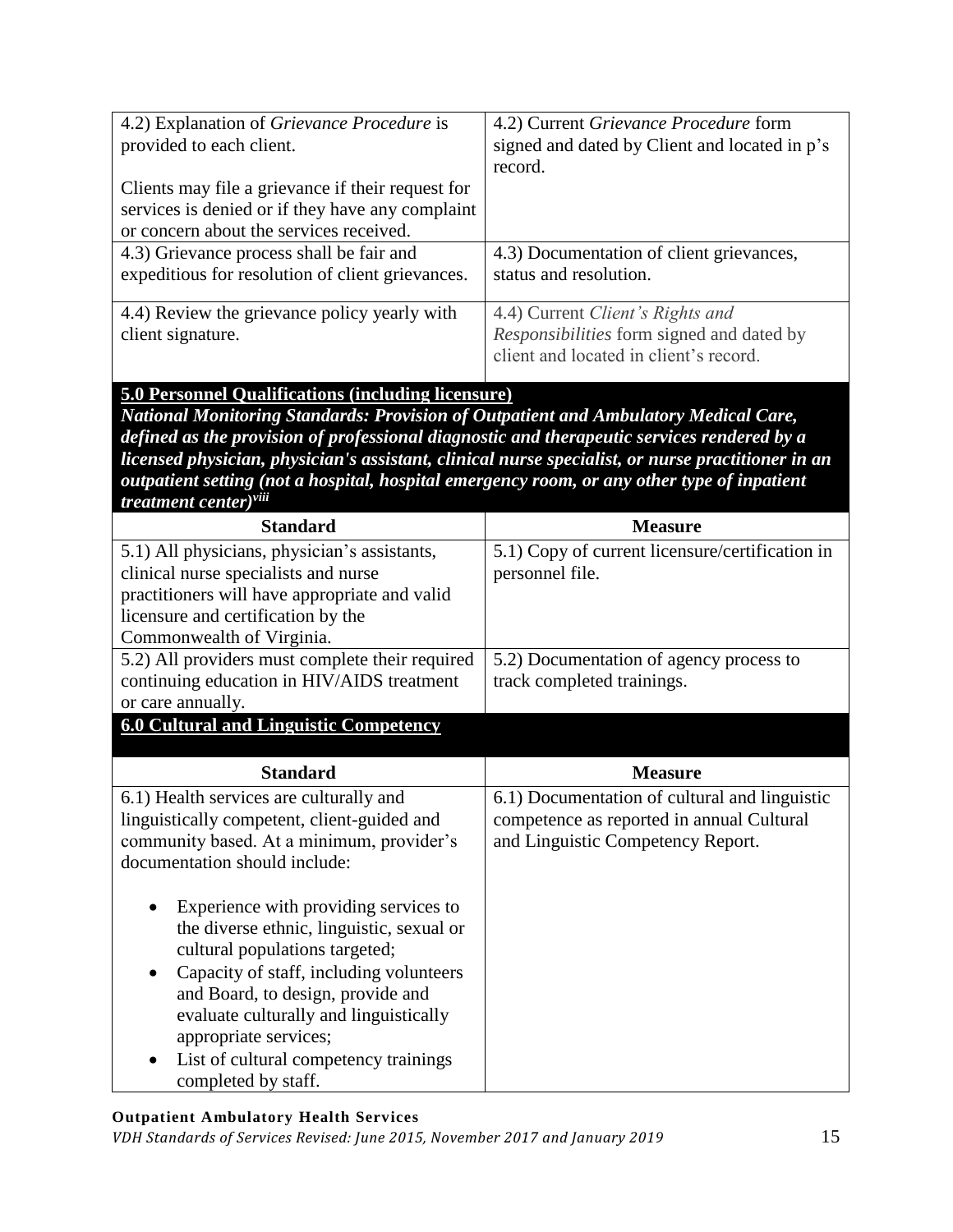| 6.2) Culturally and linguistically appropriate                                                                                                                                                                                                                                                  |
|-------------------------------------------------------------------------------------------------------------------------------------------------------------------------------------------------------------------------------------------------------------------------------------------------|
| materials and signage accessible.                                                                                                                                                                                                                                                               |
|                                                                                                                                                                                                                                                                                                 |
|                                                                                                                                                                                                                                                                                                 |
| 7.0 Privacy and Confidentiality (including securing records)                                                                                                                                                                                                                                    |
| <b>Measure</b>                                                                                                                                                                                                                                                                                  |
| 7.1) Written Client confidentiality policy on                                                                                                                                                                                                                                                   |
| file at provider agency.                                                                                                                                                                                                                                                                        |
|                                                                                                                                                                                                                                                                                                 |
|                                                                                                                                                                                                                                                                                                 |
| 7.2) Current Release of Information Form<br>signed and dated by client and provider<br>representative and located in client's record.<br>Each release form indicates who may receive<br>the client's information and has an expiration<br>of not more than 12 months from date of<br>signature. |
| 7.3) Files stored in locked file or cabinet with<br>access limited to appropriate personnel.<br>Electronic files are secure with password<br>protected and access is limited to appropriate<br>personnel.                                                                                       |
| 7.4) Documentation of signed Verification of<br>Receipt of Assurance of Key Requirement<br>forms.                                                                                                                                                                                               |
|                                                                                                                                                                                                                                                                                                 |
|                                                                                                                                                                                                                                                                                                 |
| National Monitoring Standards: Implement a Clinical Quality Management Program (CQM)                                                                                                                                                                                                            |
| to include: $a$ ) written QM plan; $b$ ) quality expectations for providers and services; $c$ ) method                                                                                                                                                                                          |
| to report and track expected outcomes; d) monitoring of provider compliance with HHS<br>treatment guidelines and Part B Program's approved Standards of Care.x                                                                                                                                  |
| <b>Measure</b>                                                                                                                                                                                                                                                                                  |
| 8.1) Performance measurement data on the                                                                                                                                                                                                                                                        |
| following indicators:                                                                                                                                                                                                                                                                           |
| Percentage of people living with HIV and<br>$\bullet$<br>receiving Outpatient Ambulatory Health<br>Services, regardless of age, who will have<br>at least two care markers in a 12 month<br>period that are at least 3 months apart                                                             |
|                                                                                                                                                                                                                                                                                                 |